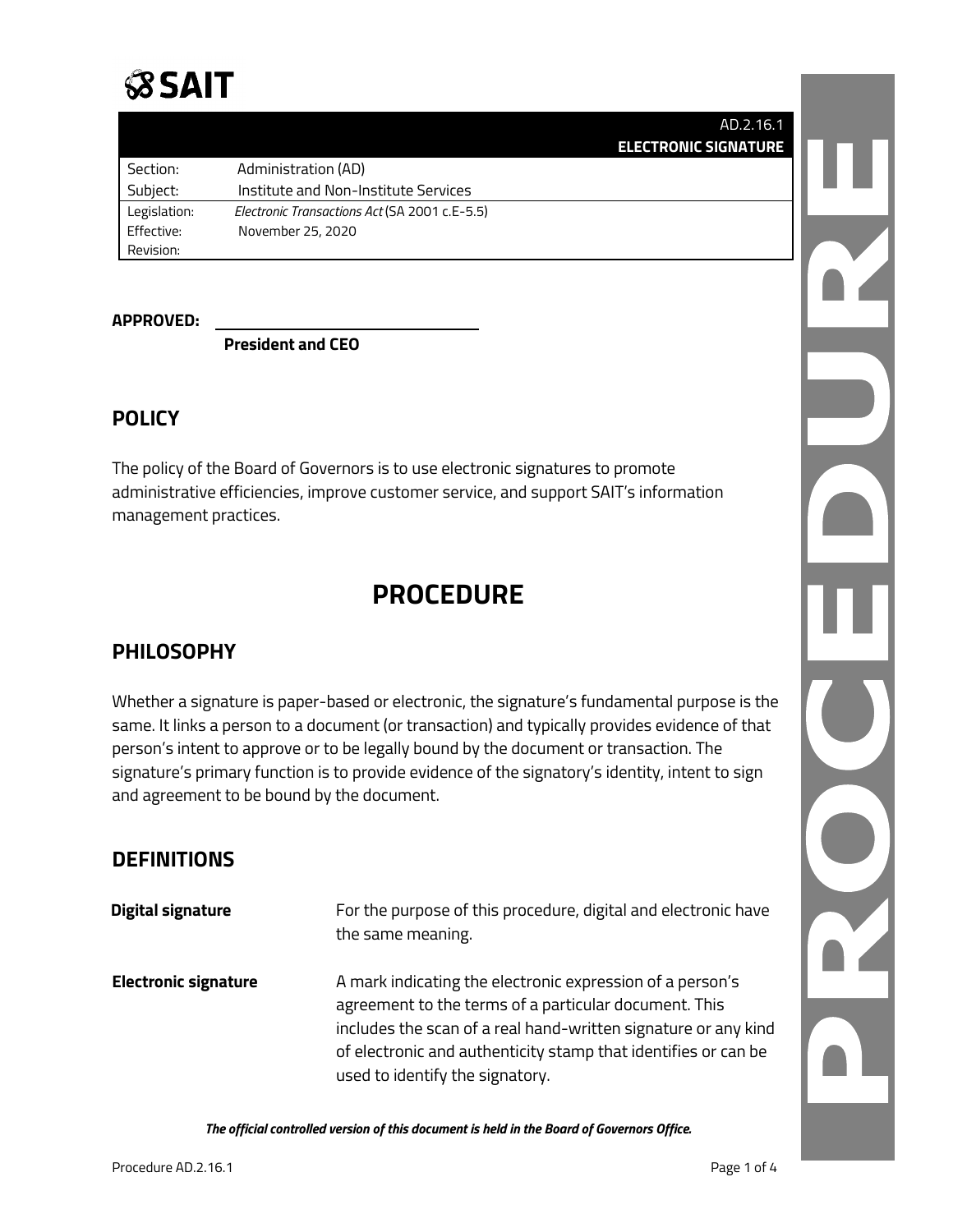

| <b>Employee</b>          | A person employed on SAIT's payroll, whether paid by annual<br>salary or hourly wage.                                                                                                                                                                |
|--------------------------|------------------------------------------------------------------------------------------------------------------------------------------------------------------------------------------------------------------------------------------------------|
| Low-risk document        | A document created entirely for use in SAIT's own processes.<br>This includes but is not limited to documents related to any<br>new and existing relationship between SAIT and employees,<br>SAIT and students, and internal financial transactions. |
| <b>Signing authority</b> | The legal authority that the Board delegates through SAIT's<br>president and CEO to organizational positions, enabling<br>persons in these positions to perform transactions and<br>execute agreements on SAIT's behalf.                             |

# **GOVERNING PRINCIPLES**

- 1. Electronic signature is permitted if:
	- a) The document is signed by an appropriate signing authority following the requirements of procedure FN.12.1.1 Signing Authority.
	- b) The electronic record validating the approval and signing of the document must be retained with the document for the term(s) of the document and meet the requirements of procedure AD.3.2.1 Records [Management.](https://www.wlu.ca/about/governance/assets/resources/10.4-records-management.html)
- 2. All members of the SAIT community, whether they are sending or receiving digitally signed documents, share responsibility for preventing the fraudulent use of electronic signatures.
- 3. In general, an electronic signature is assumed to be valid if the document was signed in the regular course of business and there was no material opportunity to tamper with the signature.

## **PROCEDURE**

#### **A. General**

1. This procedure does not apply to the use of electronic signatures in relation to lowrisk documents, as defined above.

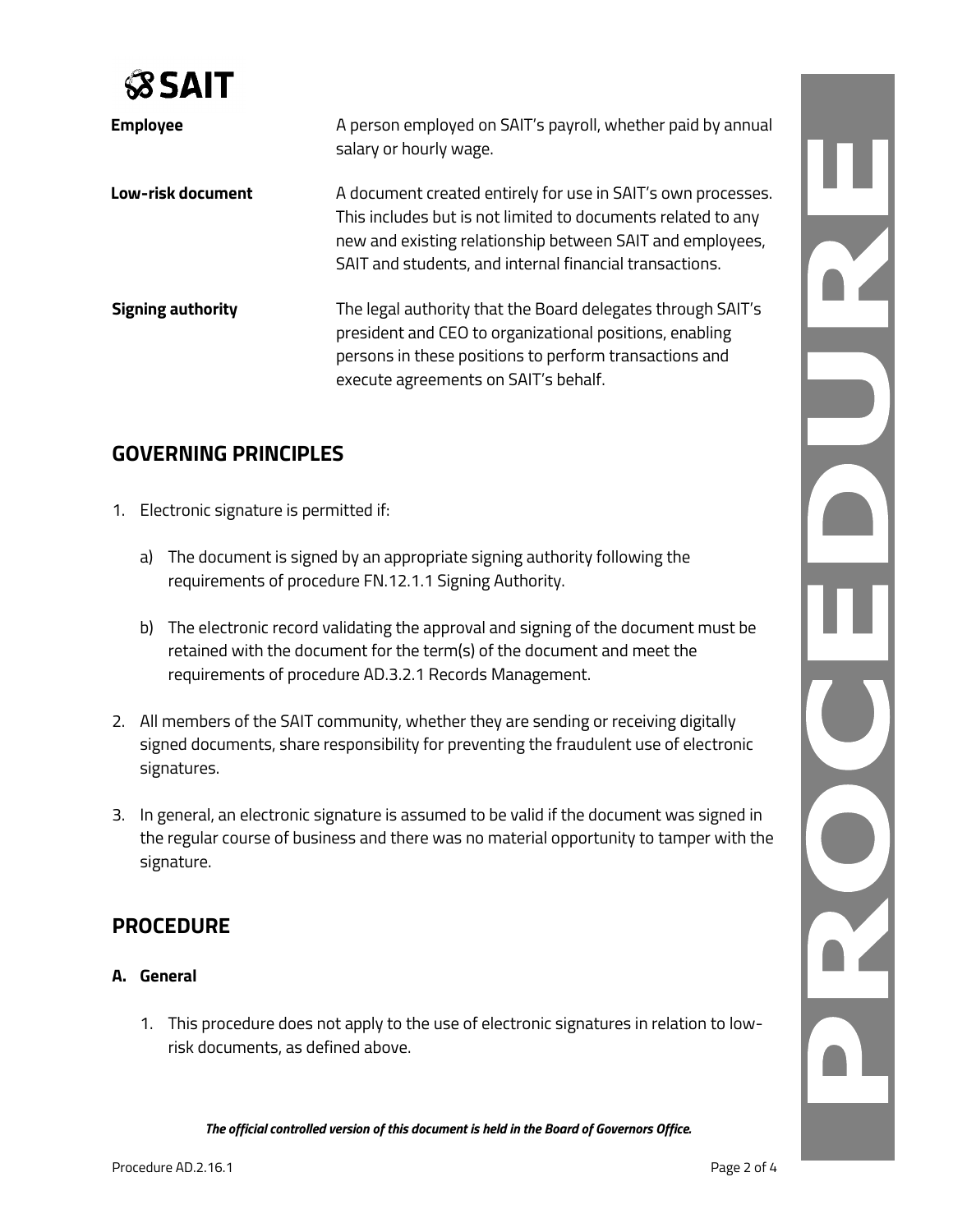

2. SAIT's Chief Information Officer (CIO) is responsible for managing the technology needed to implement this procedure.

#### **B. Electronic Signatures**

- 1. The CIO will issue guidelines on acceptable formats for electronic signatures.
- 2. For an electronic signature to be valid, it must be in a format acceptable to the CIO and meet the following criteria:
	- a) It is unique to the person using it. When signing with an electronic signature, the appearance will include either a likeness of the handwritten signature of the person on whose behalf the document is being signed, or a unique digital identification in a form acceptable to the CIO.
	- b) It is capable of verification.
	- c) It is under the sole control of the person using it, subject to paragraph C.3.
	- d) It is understood that if the document is changed, the electronic signature is invalidated.
- 3. Electronic signatures will be created for all SAIT positions identified under procedure FN.12.1.1 Signing Authority.
- 4. SAIT's President and CEO is responsible for authorizing which additional positions will have digital signatures created for them.
- 5. Individuals who sign documents on behalf of others will have and use a digital signature referencing each person on whose behalf they sign.

#### **C. Acceptable Use**

- 1. Electronic signatures may be permitted or required for any document requiring a signature, unless a handwritten signature is explicitly required.
- 2. Electronic signatures will not be used by anyone other than the owner, subject to paragraph C.3 of this procedure.